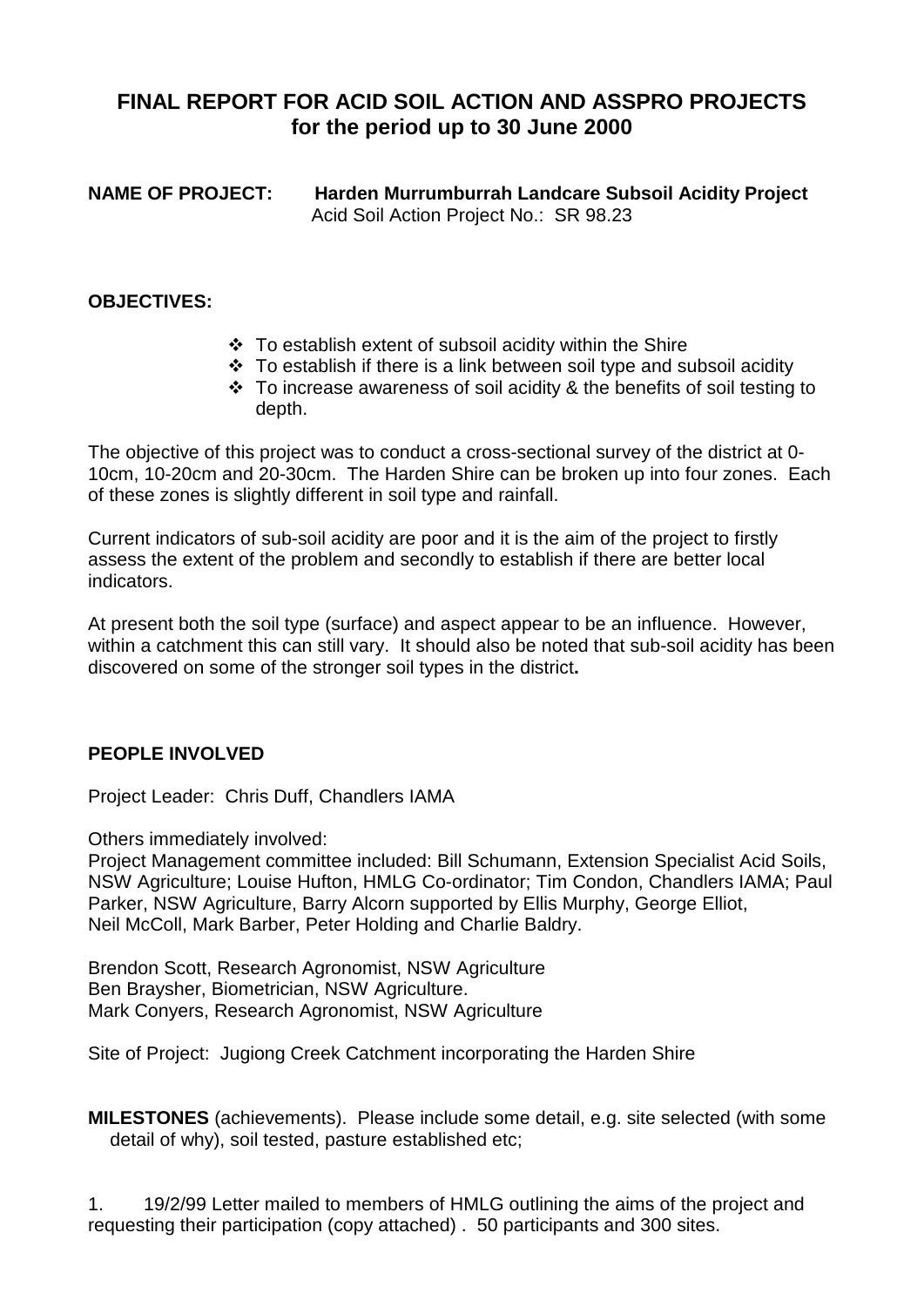2. Soil testing took place in April, 1999 and sent for analysis. All sites were GPS referenced and three depths taken 0-10, 10-20 & 20-30

3. 1/6/99 -Results collated and mailed to participants with a copy of the NSW Agriculture – Interpreting soil tests – Rules of thumb brochure and requesting further information about the selected site (copies attached)

4. Numerous committee meetings were held to discuss results and plan presentation of results to participants

5. Subsurface Acidity Project results were presented as a seminar on 23 March, 2000 and attended by 60 people, speakers included Brendan Scott, Mark Conyers, Greg Fenton, Bill Schumann, Chris Duff and a local farmer's presentation Ellis Murphy on his experiences with subsurface acidity and management. Included with the conference papers was a copy of the NSW Agriculture & Acid Soil Action Brochures – Are my soils acid? The Causes of Soil Acidity, Pastures & Acid Soils, Planning on Liming

6. Government & private advisors are using this information as part of every day agronomic advice to local growers.

## **EXTENSION AND TEACHING ACTIVITIES ASSOCIATED WITH THE PROJECT**

(field days, meetings, publicity)

1. Subsurface Acidity Project results were presented as a seminar on 23 March, 2000 and attended by 60 people, speakers included Brendan Scott, Mark Conyers, Greg Fenton, Bill Schumann, Chris Duff and a local farmer's presentation Ellis Murphy on his experiences with subsurface acidity and management. Included with the conference papers was a copy of the NSW Agriculture & Acid Soil Action Brochures – Are my soils acid? The Causes of Soil Acidity, Pastures & Acid Soils, Planning on Liming

2. Several sub groups within the HMLG are currently undertaking catchment planning. This project will be providing another layer of information that will assist farmers with whole farm planning and subsequent management decisions. Soil acidity has been listed as a major concern for all members of these Catchment groups.

3. This project links in with previously funded and now privately funded Harden Murrumburrah Landcare Group (HMLG) Sustainable Farming Systems Database. Results suggest that there are still unknown factors limiting and causing significant variation in pastures and crop production. The HMLG Sustainable Farming System Database is revealing a difference of over 100% in wheat yield in some areas where imputs, soil type and rainfall are similar, exploring sub-soil acidity could provide an answer to this large yield difference. Individual Landholders and advisers within the group have identified sub soil acidity as a potential major problem already. Sub-soil acidity can reduce production by 45-50% even after 3-3.5t/ha lime has been applied to top (0-10cm) soil. There is a need to identify the extent of the problem and increase the awareness within the district.

4. The information generated from this project will be widely disseminated though the local media and industry newsletters to the local community. The high profile of the HMLG will ensure that this information will be distributed widely throughout the rural community.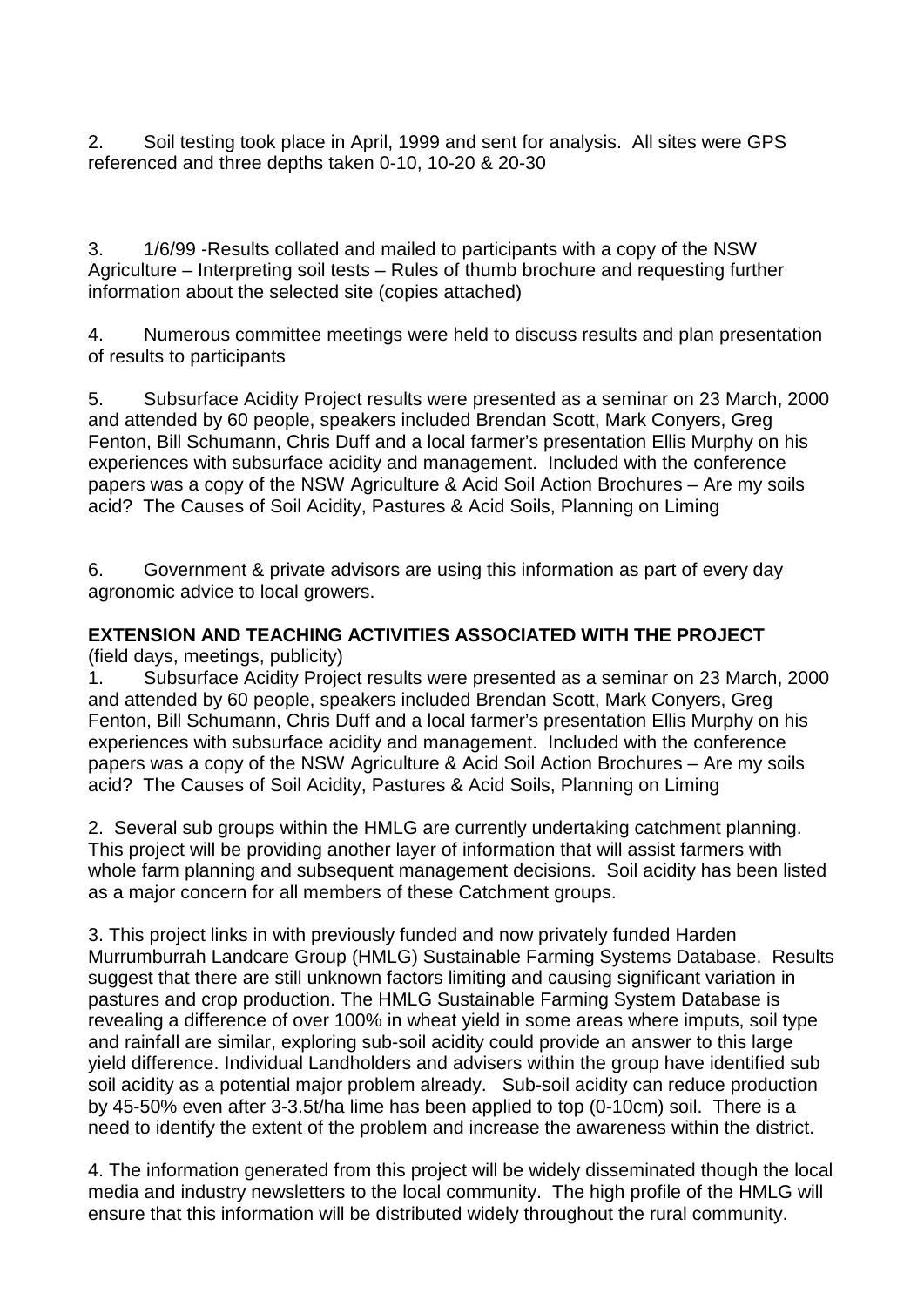5. HMLG has also undertaken a Satellite Catchment study providing benchmark data that will be used by HMLG for a wide variety of planning and resource management within the Harden Shire. This data will provide an invaluable layer of information to assist with 'best practice' management options.

6. This project has reinforced results that they had observed in research trials with regard to the affects of lime and lime incorporation carried through to a commercial farming suitation.

**A BRIEF REPORT** suitable for the ASA annual report (1 or 2 paragraphs). Include a list of any significant outcomes/results.

- 1. This project has been highly successful in raising the awareness of subsurface acidity and the need for it to be explored as a limiting factor to productivity.
- 2. The funding of this project suggests that there is subsurface acidity does exist throughout the Harden Shire. There was no links shown to soil type however acidity was strongly correlated to low Cation Exchange Capacity. It was observed that whilst incorporation lime does ameliorate acidity, it does not appear to move into the subsurface layers. There was a good trend observed regarding lime run down, reinforcing the current benchmark of 2.5t/ha lasting for around eight years.

The key outcome from this project is that growers and advisors now need to consider subsurface acidity when developing paddock and farm plans in relation to liming and fertiliser strategies as well as species selection for both crops and pastures.

### **Other information**

Sub soil acidity has become an increasing problem in the Harden district over the last eight years. Whilst it is recognised that surface acidity (0-10cm) is the largest and most serious problem, this, to a large extent has been acted upon by the rural community. There are still considerable areas that require liming but the management and economic/environmental considerations are well recognised by farmers. Liming rate has increased from 2,000t 1990 (farm investment of \$) to 25,150t – 1999(farm investment of \$1,257,500)

Harden is not recognised as a district with sub-soil acidity. It would fall into the classification of surface acidity such as commonly occurs in much of southern NSW.

Sub-soil acidity is not as easy and clearly defined a problem in the paddock. It was only in the early 90's that it was identified in the Harden area as a major cause for some of the poorer performing paddocks.

Once surface acidity was corrected it was noted that some paddocks were still not performing to expectations given all other agronomic criteria had been dealt with. The area affected by sub-soil acidity has steadily increased in this time. It is still, however, a poorly understood and recognised problem in the rural community. For areas that have the problem is has drastically altered the management strategies particularly in relation to cropping i.e. crop selection, fertiliser use, lime rates, incorporation methods, Water use efficiency etc.